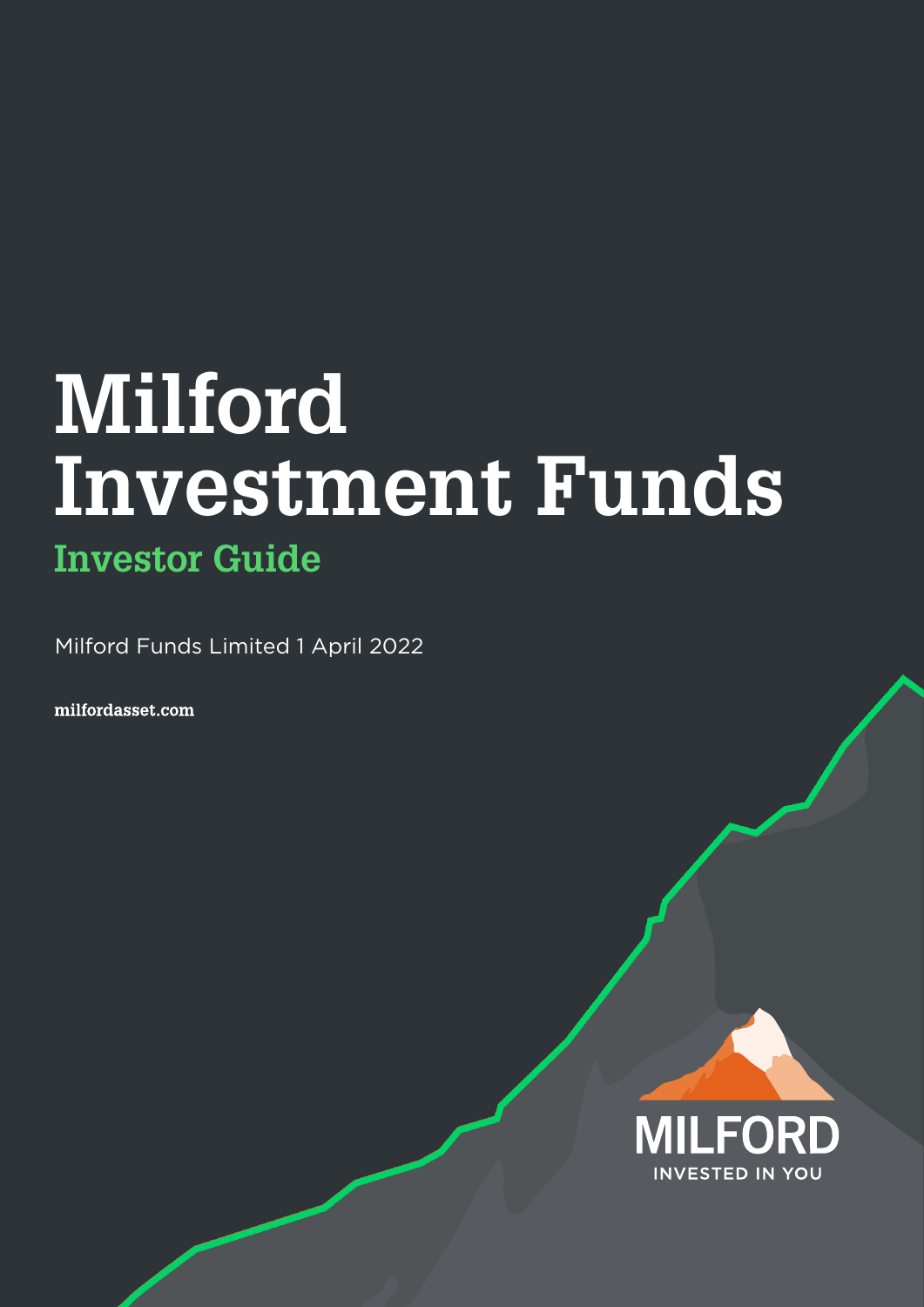# **General information**

### **In this Document**

This document contains information about Milford Investment Funds ('Funds') and how they operate. It should be read in conjunction with the Product Disclosure Statement ('PDS').

This guide explains how you can invest in the Funds and how and when you can withdraw your money. It also covers how the Funds are structured and how tax affects your investment.

### **Investing with Milford**

See the PDS for details as to how to become an investor and for a copy of the application form.

# **Contents**

| General information  | 2  |
|----------------------|----|
| Contributions        | 3  |
| Distributions        | 4  |
| Withdrawals          | 5  |
| Investment funds     | 6  |
| Performance fees     | 8  |
| <b>Swing Pricing</b> | 10 |
| Taxation             | 11 |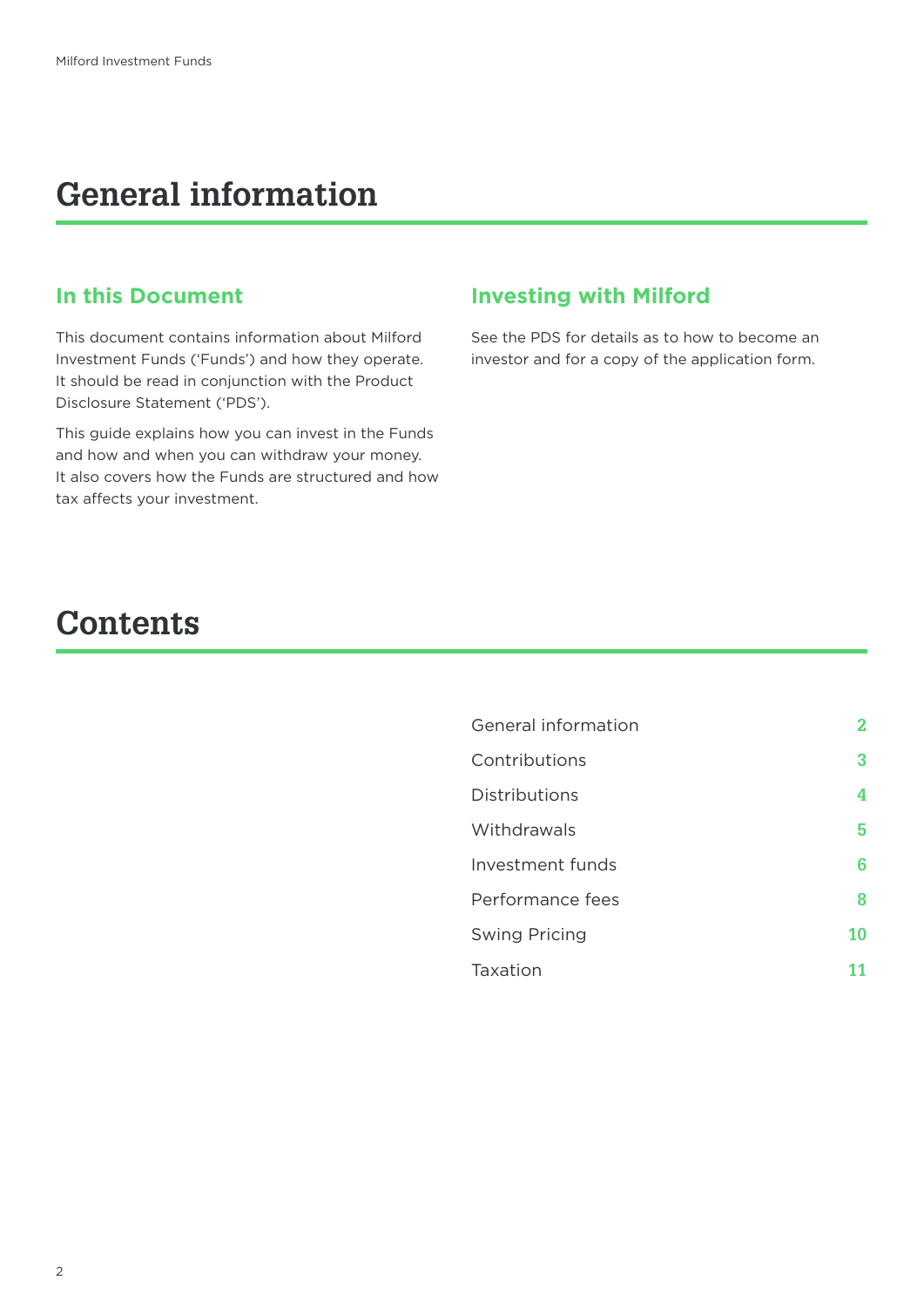# **Contributions**

# **Investing**

You determine the amount you invest, subject to the minimum investment of \$1,000 per Fund. For Trust, Company and Partnership applications the minimum initial investment per account is \$100,000 (with a minimum allocation per Fund of \$1,000).

You can choose to make additional investments into a Fund on a regular or lump sum basis.

For individual and joint investors, you may invest on any business day on-line or alternatively by completing the relevant application form accompanying the PDS and sending your original application, satisfying identity verification requirements to us. Other categories of investor should complete the relevant application form accompanying the PDS and provide identity verification as above.

Subject to the requirements of the Funds' trust deed ('Trust Deed'), we may vary investment minimums either generally or for selected investors, or may decline an application in whole or in part without giving any reason.

At the date of this document, we do not apply any entry, exit or switching fees. We may increase or introduce entry, exit or switching fees for a Fund in the future on written notice to you in accordance with the Trust Deed.

We normally calculate a single unit price daily and we take investment costs into account in setting the unit price payable. Please see the section on 'Swing Pricing' below.

On receipt of your contributions and appropriate validation, the contribution will generally be applied to the closing price for that business day.

# **Switching Funds**

See the PDS or contact us on 0800 662 345 or at info@milfordasset.com for details around switching your existing holding to another Fund.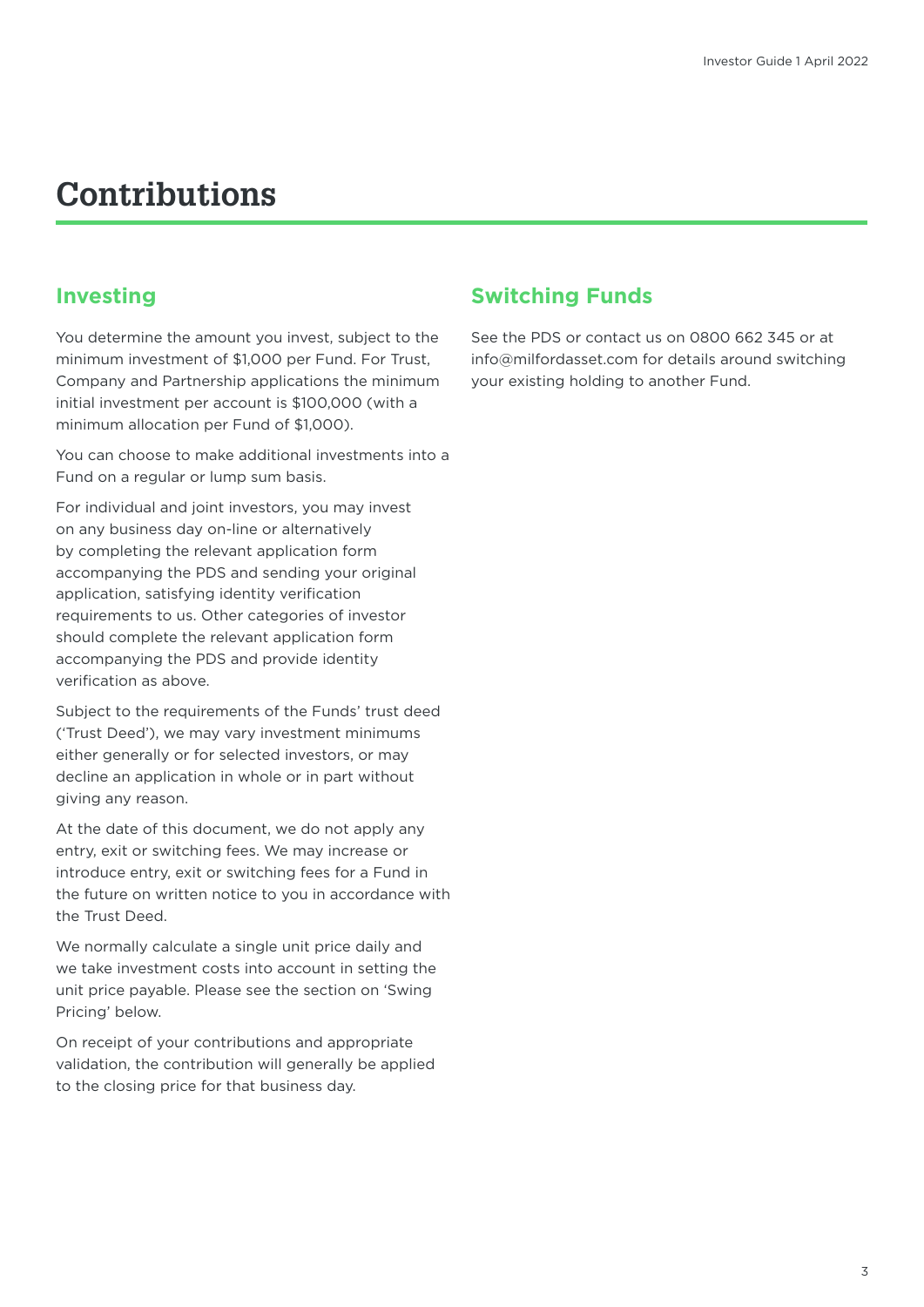# **Distributions**

# **Distributions**

It is intended that the Trans-Tasman Bond Fund, Global Corporate Bond Fund, Conservative Fund, Diversified Income Fund and the Trans-Tasman Equity Fund will make regular distributions.

- **Trans-Tasman Bond Fund and Global Corporate** Bond Fund distributions are expected to be made quarterly in March, June, September and December.
- Diversified Income Fund distributions are expected to be made quarterly in February, May, August and November.
- **•** Trans-Tasman Equity Fund distributions are expected to be made semi-annually in March and September.
- **Conservative Fund is expected to make** distributions quarterly in January, April, July and October.

If we decide to make distributions to you by direct bank credit, we are entitled to deduct from your entitlement bank transaction charges and any other costs or expense in respect of the payment of distributions.

At the date of this document, it is not intended that the Balanced Fund, Active Growth Fund, Australian Absolute Growth Fund, Aggressive Fund, Cash Fund, Global Equity Fund or the Dynamic Fund will make any distributions to investors. Instead, income will be retained in these Funds.

You may choose to have distributions from your investment reinvested in the relevant Fund, rather than paid out. All such reinvestments will be processed using the prevailing net asset value unit price.

We may make distributions in the future at our discretion. Any distribution that is paid in the future will be reinvested or paid out as requested by you within two months of the relevant distribution date. If distributions are introduced for the Balanced Fund, Active Growth Fund, Australian Absolute Growth Fund, Aggressive Fund, Cash Fund, Global Equity Fund or the Dynamic Fund, they will be automatically reinvested in the relevant Fund unless you indicate otherwise on your initial application form.

If no client distribution request and New Zealand domiciled bank account details for you are provided, the default distribution option is for the distribution to be reinvested into the client Fund holding.

You may change your distribution option by making a written request to us prior to the expiration of the relevant distribution period.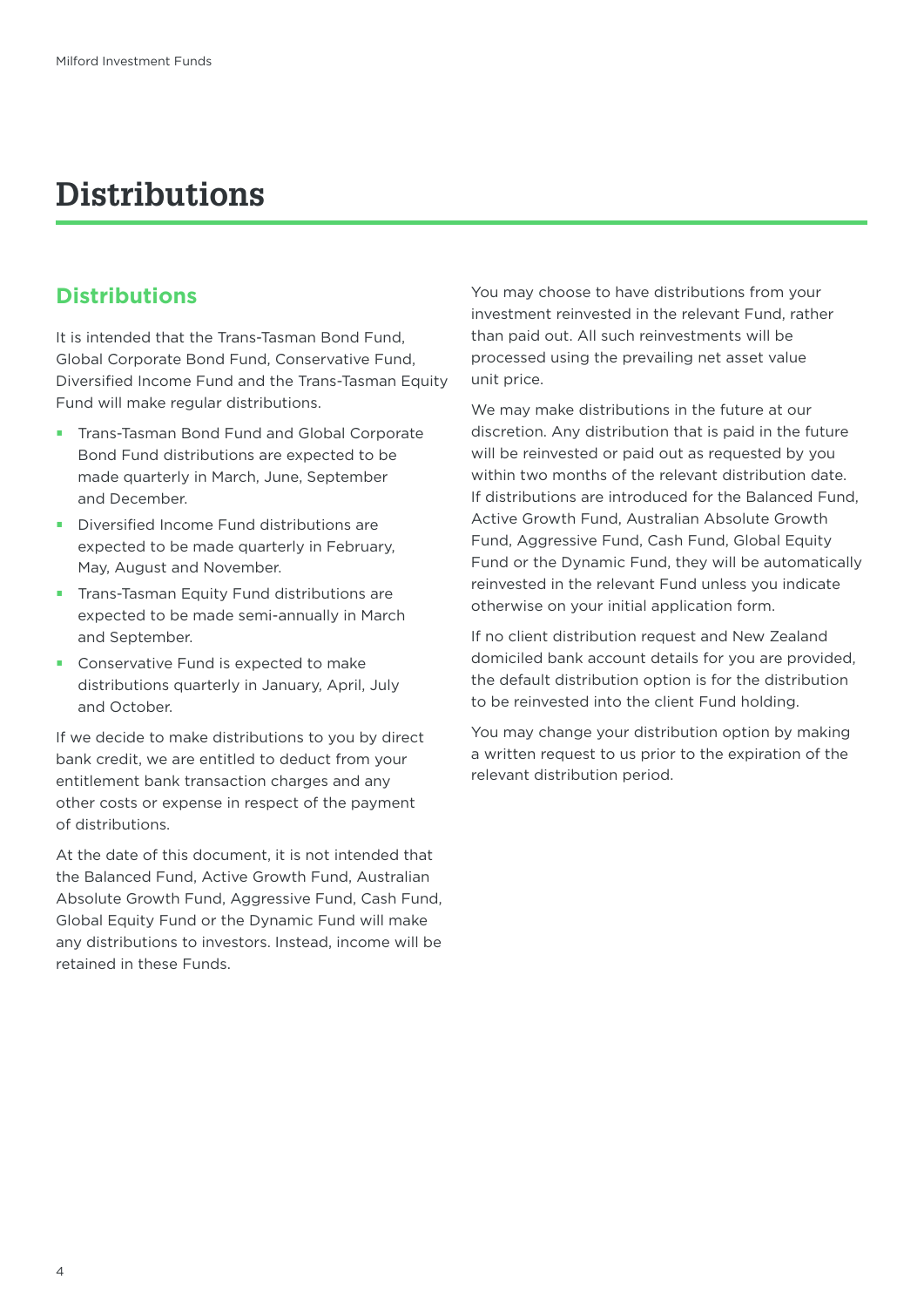# **Withdrawals**

# **Withdrawal of units**

You may withdraw all or part of your investment at any time by correctly completing a Withdrawal Request available online or by completion of a withdrawal form or by telephoning us on 0800 662 345 and complying with our withdrawal process. If the completed withdrawal application and related documentation (as set out in the withdrawal form) is received by us by 3pm on a business day, then your withdrawal requests will generally be processed and units withdrawn using the closing unit prices for that business day. We will generally aim to make the withdrawal payment three business days after the day used for the unit price.

The withdrawal amount payable to you is the total of the unit withdrawal price multiplied by the number of units being redeemed less any deductions for tax based on your allocation of the net income allocated to you. At the date of this document, there are no exit fees payable on withdrawals.

The unit withdrawal price is calculated by dividing the net asset value of the Fund by the number of units on issue, after deducting (at our discretion) estimated costs which would be incurred in selling investments of the Fund (please also see the section on 'Swing Pricing' below).

While it is intended that valid applications and withdrawals will be processed at the next available unit price after the application or withdrawal process is completed, up to 10 business days' notice of a large application or withdrawal may at times be required.

Withdrawal payments will only be made to the New Zealand domiciled bank account that you provided at the time of application. We do not

make payments to third party accounts.

A withdrawal request must be for a minimum value of \$100 per withdrawal (unless the withdrawal request relates to all units held or it is a regular withdrawal where the minimum regular withdrawal is \$200 per withdrawal) and you will generally not be permitted to decrease your unit balance to less than \$1,000 (unless the withdrawal relates to all units held).

A withdrawal of units is not itself liable for tax. However, a withdrawal may give rise to a liability for tax on the underlying taxable income of a Fund (see the 'Taxation' section later in this document).

# **Fixed additional withdrawals**

If you do elect to receive regular withdrawals, you will receive a regular payment from your investment, while sufficient capital remains to pay it. Payments can be requested in instalments, and at periods agreed with us. Currently there is a minimum regular withdrawal amount of \$200 per withdrawal and the maximum number of regular withdrawals is 12 per year.

# **Suspending withdrawals**

We may defer payment of a withdrawal where, due to certain circumstances arising (for example, political or market conditions) we form the opinion that it is not practicable, would be materially prejudicial to investors, or is not desirable for the protection of the relevant Fund for such a withdrawal to be made.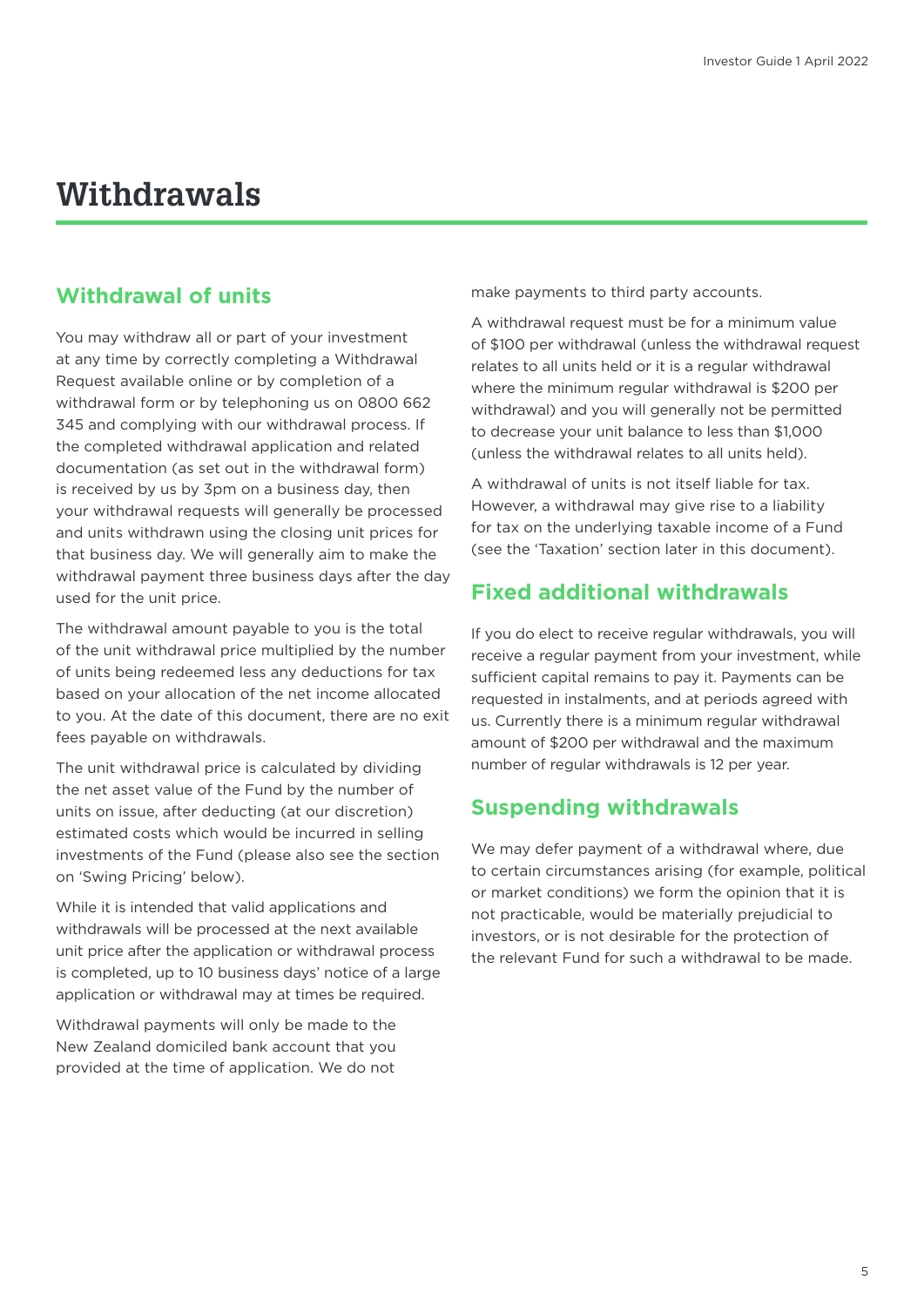# **Investment funds**

### **Investments held on trust**

All investments in the Funds are held on trust by the Supervisor or its Custodian in accordance with the terms of the Trust Deed and the relevant regulatory or legislative obligations for the benefit of investors.

The supervisor of the Funds is Trustees Executors Limited ('Supervisor'). The Supervisor has appointed National Australia Bank Limited ('NAB') to hold the assets of the Funds as custodian ('Custodian').

The Supervisor will keep records about the property of the Funds, obtain an assurance engagement in respect of the property and give reports in relation to the property. The Supervisor and the Custodian must ensure that the property of the Funds is held separately from all other property held by the Supervisor, the Custodian or any related party of the Funds on their account.

The assets of one Fund cannot be used to cover the liabilities of another Fund. We may close any Fund, terminate any Fund or alter any Fund (provided that we first obtain the consent of the Supervisor, which must not be unreasonably withheld), as and when we determine to do so on terms and conditions determined by us, subject to our providing prior written notice to the Supervisor and complying with any relevant regulatory or legislative obligations.

### **Units**

We issue units in your chosen Fund(s) that relate to the amounts received by or transferred into the Fund(s) (less any appropriate amount deducted for fees, tax, etc.) based on the relevant unit price of the day of receipt or transfer, which is struck the following business day.

We may treat any units in the Fund(s) as void if those units are issued against uncleared payments and such payments are not subsequently cleared. We normally calculate a single unit price daily and we have the right to take investment costs into account in setting the unit price payable (please also see the section on 'Swing Pricing' below).

# **Valuation**

Returns to you are determined by changes in the value of the underlying assets of each Fund and are reflected in movements in each Fund's unit price and any distributions to investors.

We have a Unit Pricing & Valuation Policy that sets out Milford's approach to unit pricing and valuing the Funds' investment assets.

### **Net asset value**

The net asset value of a Fund is the value of the investments held within the Fund minus the Fund's liabilities.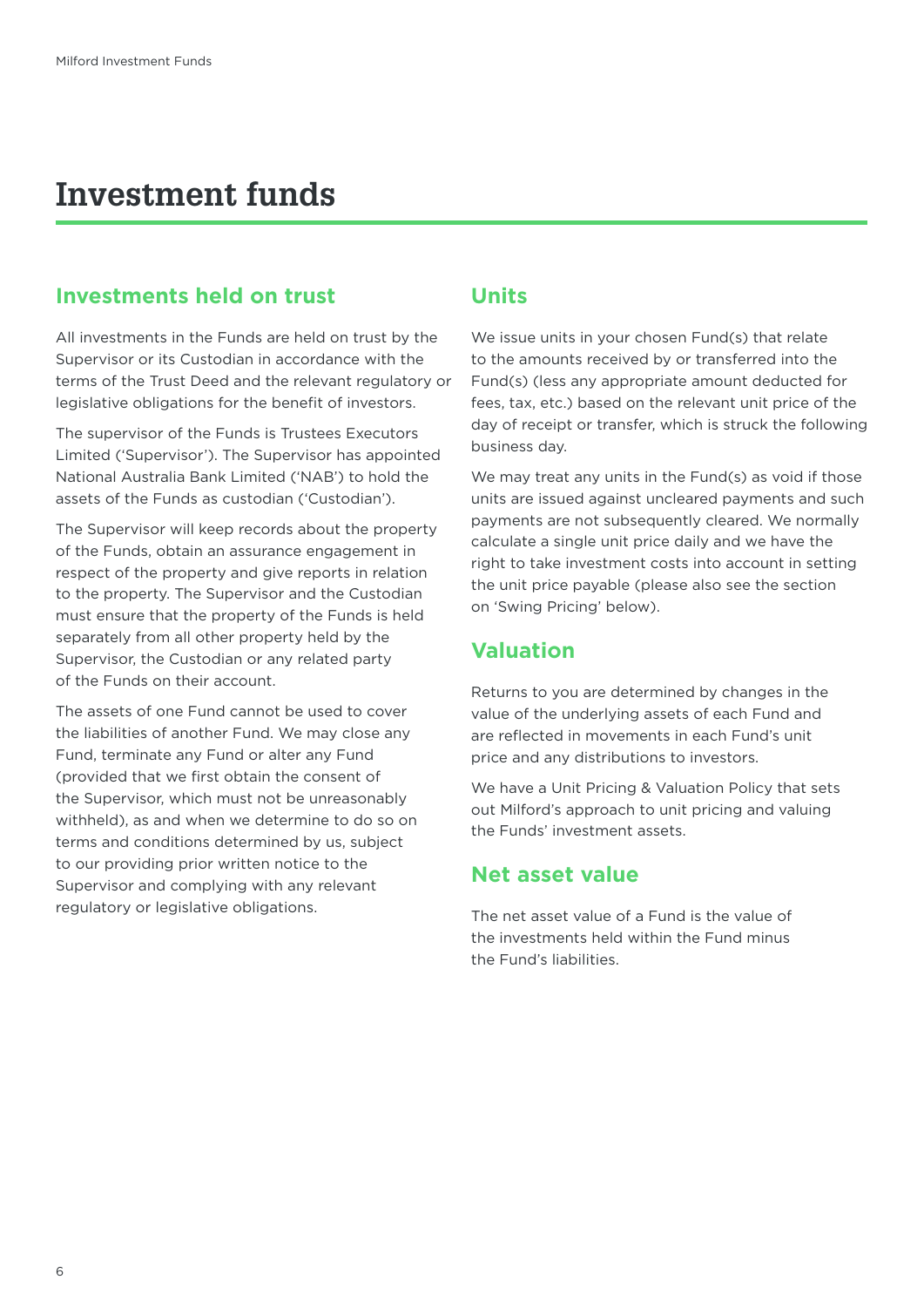# **Suspension**

We may, on giving notice to the Supervisor, suspend repurchase or redemption of units if we consider the repurchase or redemption:

- **•** is not practicable; or
- would or may be prejudicial to the general interests of investors in the relevant Fund; or
- **•** is not desirable for the protection of the relevant Fund.

Once a suspension notice has issued, it will cease on the earlier of the following events:

- when we cancel it by notice to relevant investors: or
- **90 days after the date of the notice or such other** date as is approved by the Supervisor.

### **Relevant date**

For applications, the relevant date for the allocation of units is the date upon which we have received the completed application and related documentation (as set out in the application form), along with the funds to invest.

These must be received by 3pm on a business day to obtain the closing unit price for that day. The same principle is applied to withdrawals.

### **Consequences of insolvency**

You have no liability to any person should we or a Fund become insolvent. In any event, you will not be required to pay more money than the amount you have invested.

If a Fund is wound up, any creditors claims will rank ahead of investors' claims. Investors' claims will rank equally with other investors in the relevant Fund(s).

### **No guarantee**

No person including us, Milford Asset Management Limited, or the Supervisor (or any of their respective directors and employees) guarantees the payment of any money to any investor (including the repayment of any capital invested or the payment of any earnings or returns on any capital invested in a Fund).

### **Changes to Funds and SIPO**

We can establish Funds for investors to invest in and can set rules regulating conditions for investing in the Funds. We can vary the conditions of establishment in respect of any Fund if we give notice to the relevant investors in the form approved by the Supervisor setting out details of the proposed variation, and in accordance with the terms of the Trust Deed. Information about how each Fund's assets are invested is included in the Statement of Investment Policy and Objectives ('SIPO').

Details of the Funds available at the date of this document are set out in the PDS and SIPO which can be found at www.milfordasset.com/forms-documents or on the offer and schemes registers at www. disclose-register.companiesoffice.govt.nz.

We can make changes to the SIPO after giving written notice to the Supervisor.

You will be notified of any material changes to a Fund's SIPO before we make them. Details will be included in the next available Fund Update.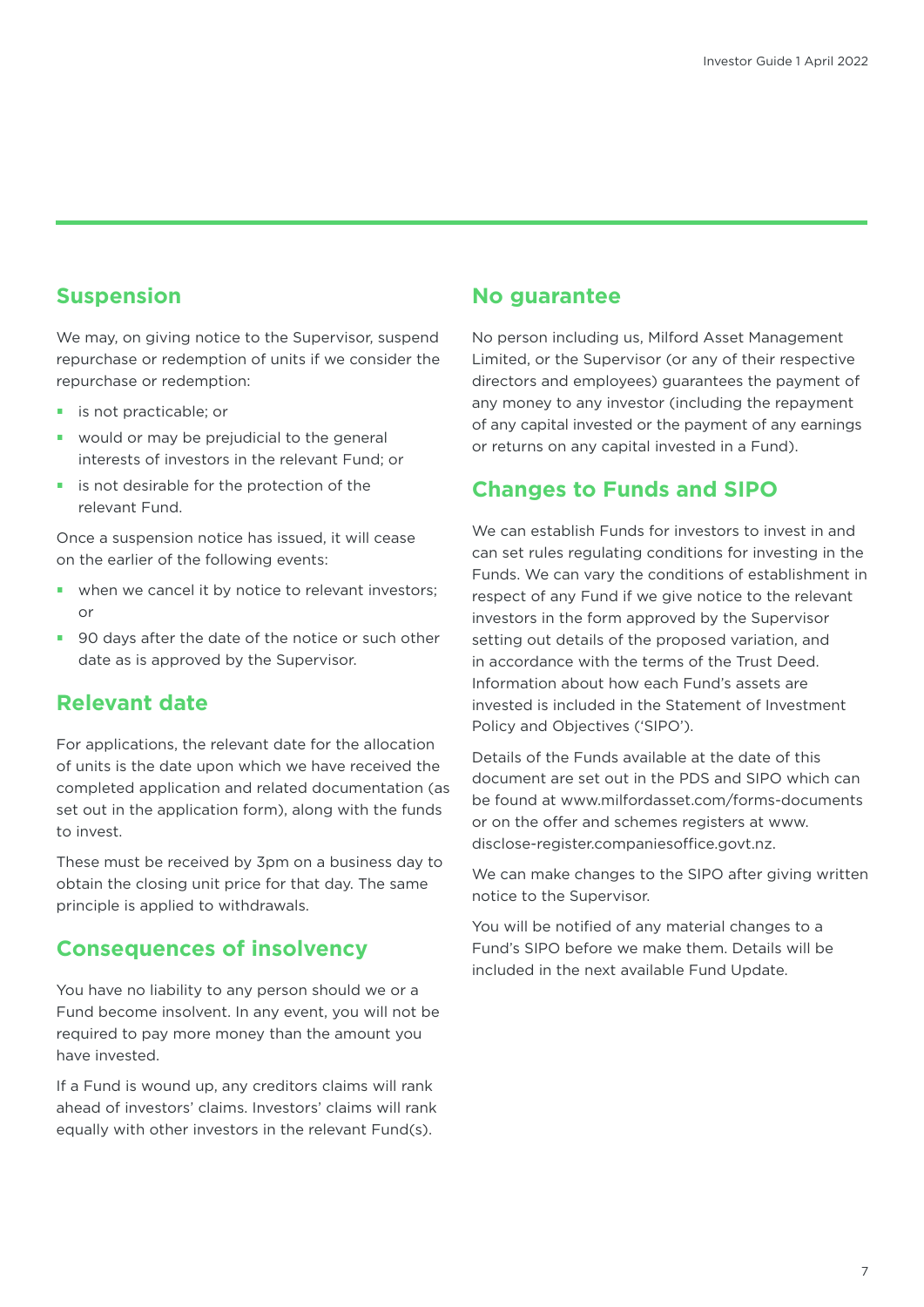# **Performance fees**

For complete Fund fees information, read this section in conjunction with the PDS.

The Conservative Fund, Cash Fund, Trans-Tasman Bond Fund, Global Corporate Bond Fund and Aggressive Fund do not charge performance fees.

The Balanced Fund does not directly charge a performance fee, but it may invest in underlying related Milford funds that do.

We are entitled to be paid a performance fee for Diversified Income, Active Growth, Australian Absolute Growth, Global Equity, Trans-Tasman Equity and Dynamic. Performance fee caps apply to these Funds as follows:

- Diversified Income 0.85% of average net asset value
- Active Growth 0.95% of average net asset value
- Australian Absolute Growth 0.95% of average net asset value
- Global Equity 1.65% of average net asset value
- Trans-Tasman Equity 1.45% of average net asset value
- Dynamic 2.65% of average net asset value

The performance fee for each relevant Fund is calculated and if applicable, accrued on a daily basis. Any performance fee accrued is reflected in the daily unit price of the relevant Fund. This is fair for all unit holders as it means those unit holders who exit the Fund before the date of actual payment of the performance fee to us do not obtain a financial advantage of not having to pay for their share of the performance fee, and conversely those unit holders who join the Fund immediately prior to the

payment of the performance fee to us do not suffer a financial disadvantage by having to immediately pay a disproportionate share of the performance fee when they have only recently joined the Fund.

Performance fees are paid within 10 business days of the end of the relevant period (unless changed by agreement between us and the Supervisor).

A high water mark also applies to the performance fee, as described in the PDS. For all Funds, the high water mark cannot be reset.

The Global Equity Fund, Trans-Tasman Equity Fund and the Dynamic Fund use recognised market indices as their performance hurdle rates of return. Outperformance of these market indices, whether the market indices return is positive or negative, will accrue a performance fee even though the unit price may be below the last high water mark. Performance gains (if the high water mark is not achieved) or performance losses (relative to benchmark) are carried forward into the next performance period.

Please find below an example of the Global Equity Fund performance fee. It is a simplified example only of how performance fees are calculated in different scenarios. It is not an indication of actual or forecast investment returns, and is for illustrative purposes only.

#### **Global Equity Fund - example**

The performance fee hurdle is the MSCI World Index with net dividends reinvested (50% NZD-hedged) after the base fund fee but before tax and before the performance fee.

| <b>Investment</b><br>performance <sup>^</sup> | <b>benchmark</b> | Out<br>Performance performance<br><b>of</b><br>benchmark | Investment<br>at beginning<br>of period | Investment<br>performance | Investment<br>at end of<br>period | Out<br>performance | <b>Performance</b><br>fee earned<br>(15% of out)<br>performance)* | Out<br>performance<br>retained by<br>the client | <b>Relative</b><br><b>losses</b><br>brought<br>forward |
|-----------------------------------------------|------------------|----------------------------------------------------------|-----------------------------------------|---------------------------|-----------------------------------|--------------------|-------------------------------------------------------------------|-------------------------------------------------|--------------------------------------------------------|
| 5.0%                                          | 7.0%             | <b>Nil</b>                                               | \$10,000                                | \$500                     | \$10,500                          | <b>Nil</b>         | <b>Nil</b>                                                        | <b>Nil</b>                                      | \$200                                                  |
| 20.0%                                         | 10.0%            | 10.0%                                                    | \$10,000                                | \$2,000                   | \$12,000                          | \$1,000            | \$150                                                             | \$850                                           | <b>Nil</b>                                             |
| $-5.0%$                                       | $-10.00%$        | 5.0%                                                     | \$10,000                                | $-$500$                   | \$9,500                           | \$500              | \$75                                                              | \$425                                           | <b>Nil</b>                                             |
| $-10.0%$                                      | $-5.0%$          | <b>Nil</b>                                               | \$10,000                                | $-$1,000$                 | \$9,000                           | Nil                | Nil                                                               | Nil                                             | \$500                                                  |

^After the base fund fee but before tax and before the performance fee.

\* Any performance fee is accrued but will not be paid until the last high water mark has been reached.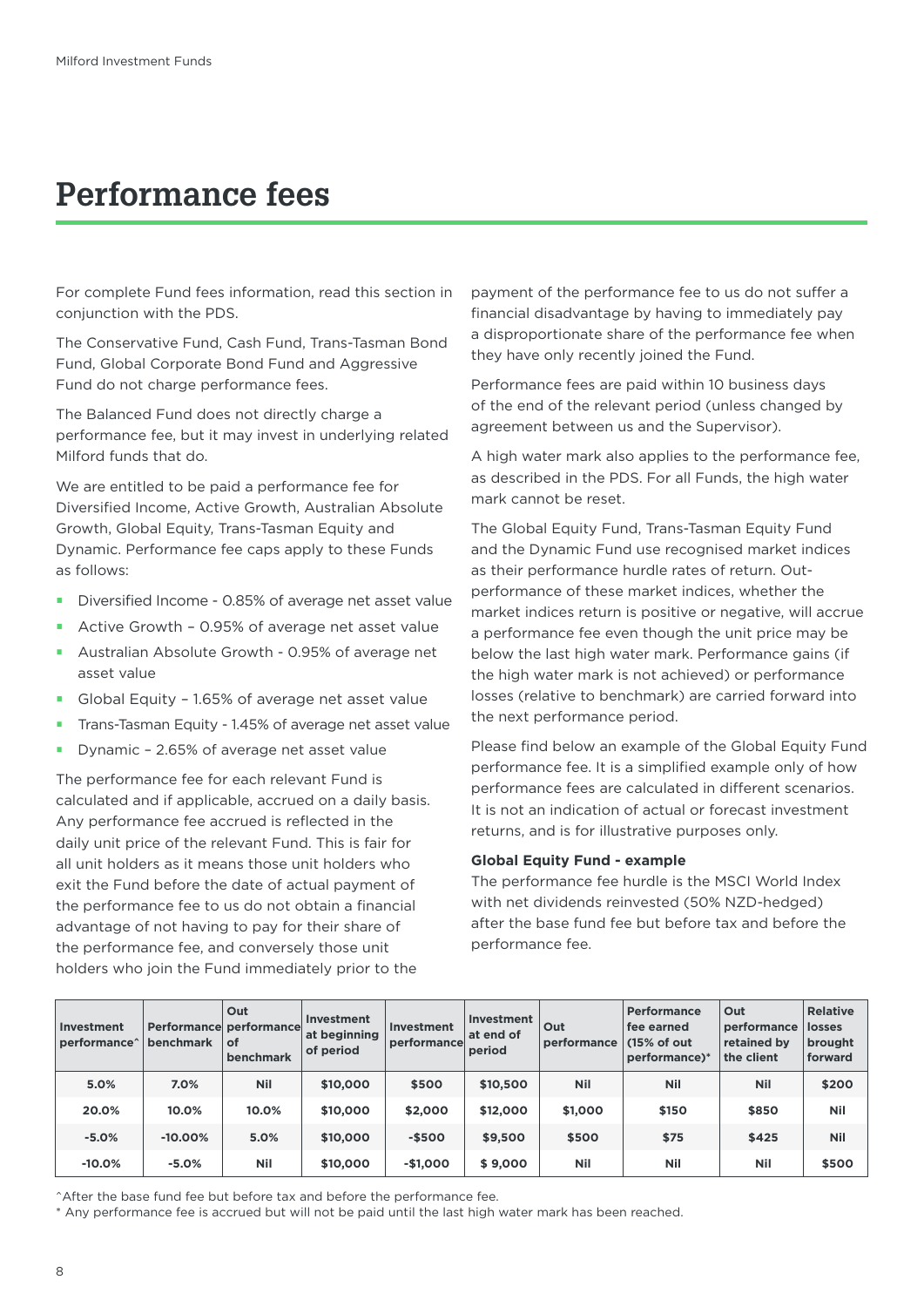The Diversified Income Fund, Active Growth Fund and Australian Absolute Growth Fund use absolute performance hurdle rates of return.

Performance accruals can only be made if the Fund is outperforming the performance hurdle in the period and the unit price is also positive to the previous highest ever net asset value per unit (high water mark) achieved on 31 March.

Please find below an example of the Active Growth Fund performance fee. Again, it is a simplified example only of how performance fees are calculated. It is not an indication of actual or forecast investment returns, and is for illustrative purposes only.

#### **Active Growth Fund - example**

The performance fee hurdle is based on 10% after the base fund fee but before tax and before the performance fee, measured across a twelve-month performance payment review period.

The first and third lines of the example highlight that if the Fund performs below the benchmark return, regardless of the return received, no performance fee is accrued. Any absolute performance losses will carry forward so any future out performance will need to be recovered first before any performance fee accrual is made. In the second line of the example below, the Fund performed above the benchmark performance. That out-performance of benchmark is where the 15% performance fee accrual is generated from.

| <b>Investment</b><br>performance <sup>^</sup> | <b>benchmark</b> | Out<br>Performance performance<br>of<br><b>benchmark</b> | Investment at<br>beginning of<br>period | Investment<br>performance | Investment<br>at end of<br>period | Out<br>performance | <b>Performance</b><br>fee earned<br>(15% of out)<br>performance)* | Out<br>performance<br>retained by<br>the client | Absolute<br><b>losses</b><br>brought<br>forward |
|-----------------------------------------------|------------------|----------------------------------------------------------|-----------------------------------------|---------------------------|-----------------------------------|--------------------|-------------------------------------------------------------------|-------------------------------------------------|-------------------------------------------------|
| 5.0%                                          | 10.0%            | <b>Nil</b>                                               | \$10,000                                | \$500                     | \$10,500                          | <b>Nil</b>         | <b>Nil</b>                                                        | <b>Nil</b>                                      | <b>Nil</b>                                      |
| 20.0%                                         | 10.0%            | 10.0%                                                    | \$10,000                                | \$2,000                   | \$12,000                          | \$1,000            | \$150                                                             | \$850                                           | <b>Nil</b>                                      |
| $-10.0%$                                      | 10.0%            | <b>Nil</b>                                               | \$10,000                                | $-$1,000$                 | \$9,000                           | <b>Nil</b>         | <b>Nil</b>                                                        | <b>Nil</b>                                      | \$1,000                                         |

^ After the base fund fee but before tax and before the performance fee.

\* In this example, the Fund must exceed its performance fee hurdle in order to accrue a performance fee.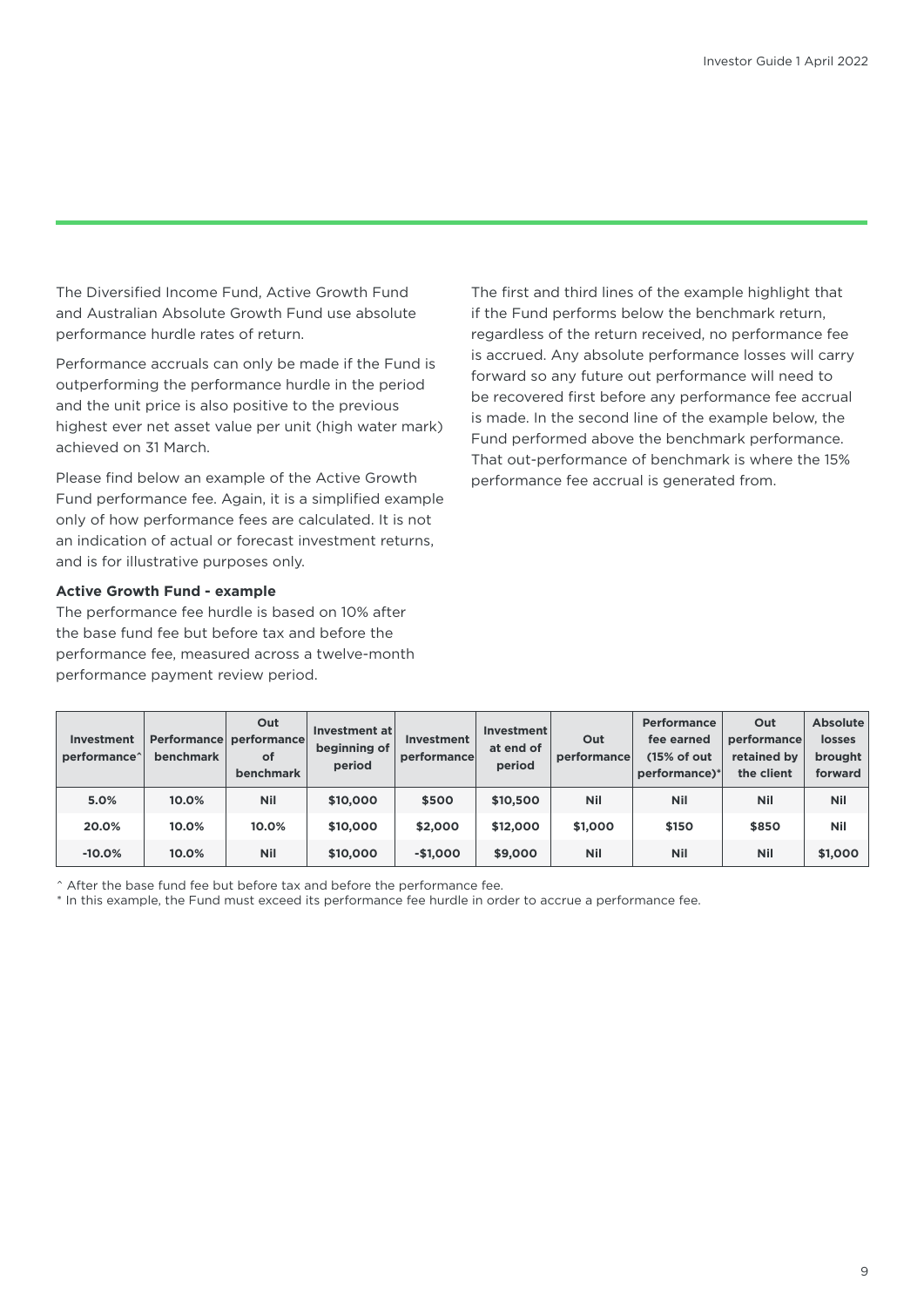# **Swing Pricing**

As an investor in a Fund you can suffer dilution in value of your unitholding as a result of transaction costs brought about by other investors buying or selling units in the Fund. This reduction in value is due to the costs that may be incurred through purchasing and selling the underlying assets of the Fund. In order to mitigate this effect and to protect your and other unitholders' interests generally, we adopt a swing pricing mechanism as part of our unit valuation process.

On each valuation day we apply a swing factor adjustment in order to set the price for unit applications and withdrawals. Subject to a threshold being met, the Fund's net asset value per unit is adjusted up or down based on the direction of the net fund flows: if net flows are positive, the unit price will swing up and if net flows are negative, the unit price will swing down. The same unit price will apply to all transacting unitholders whether they are redeeming or subscribing.

The swing factor adjustment is not a fee. It is retained in the Fund to offset against the estimated transaction costs that arise from investors' applications and withdrawals. The swing factor to be applied to the unit price is set individually for each Fund. The amount of the adjustment may vary between Funds and is reviewed by us periodically to reflect current market trading costs. Swing factor adjustments may change, particularly in times of heightened market volatility. Please note that the adjustment may not entirely cover transaction costs in all circumstances.

Note that the above swing factors can vary at any time and a threshold value is required to be exceeded on each day's positive or negative fund flows in order for the swing factor to apply.

The indicative swing factor adjustments for the Funds as at the date of this document are as follows.

| <b>Fund</b>                     | <b>Swing factor adjustment</b> |
|---------------------------------|--------------------------------|
| Conservative Fund               | 0.11%                          |
| Diversified income Fund         | 0.13%                          |
| <b>Balanced Fund</b>            | 0.12%                          |
| Active Growth Fund              | 0.13%                          |
| Australian Absolute Growth Fund | 0.16%                          |
| Aggressive Fund                 | 0.10%                          |
| Cash Fund                       | 0.00%                          |
| Trans-Tasman Bond Fund          | 0.11%                          |
| Global Corporate Bond Fund      | 0.11%                          |
| Global Equity Fund              | 0.07%                          |
| Trans-Tasman Equity Fund        | 0.18%                          |
| Dynamic Fund                    | O.19%                          |

For each Fund's current swing factor adjustment, please see www.milfordasset.com/forms-documents.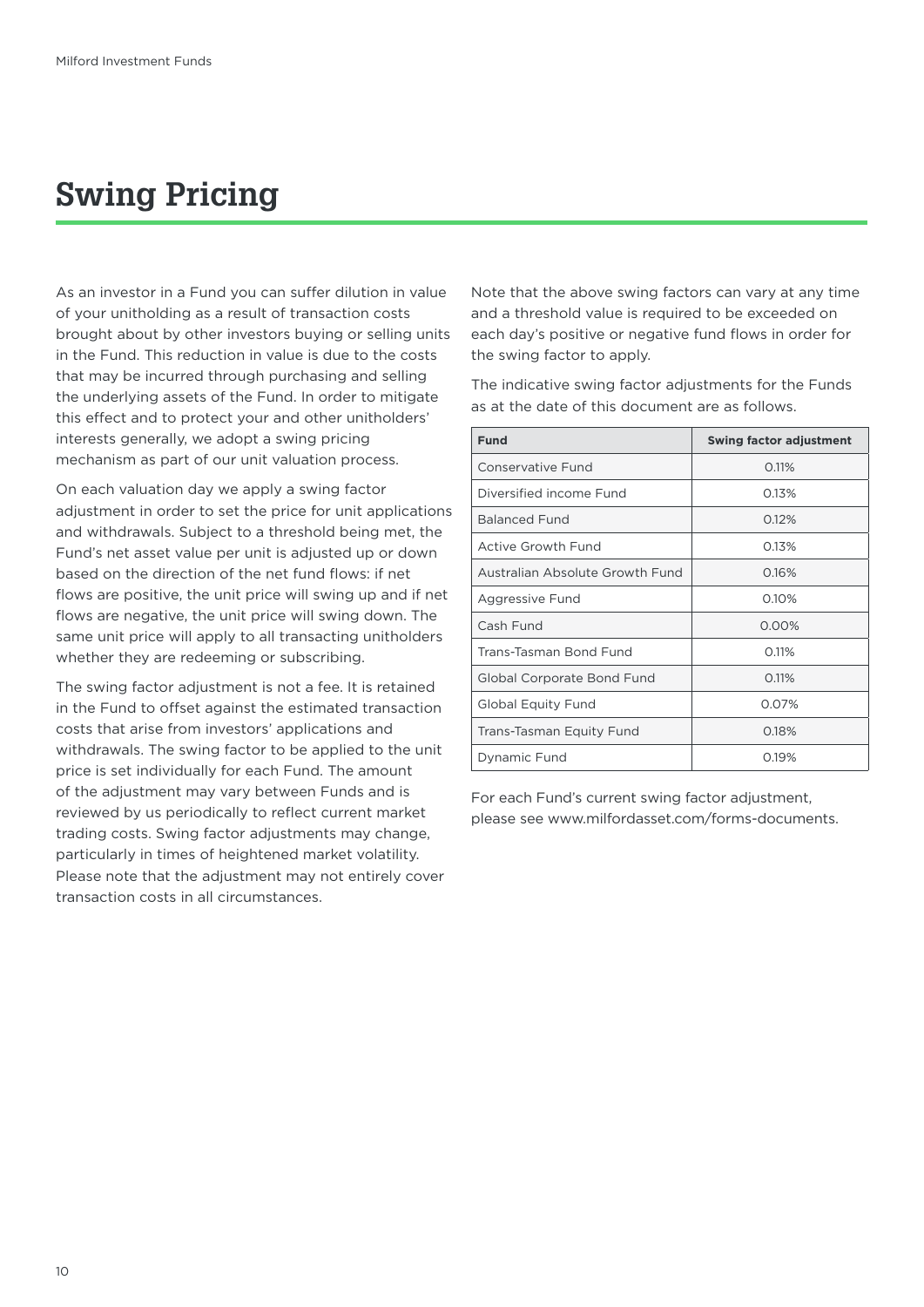# **Taxation**

Returns to you will be affected by tax laws which may be subject to change. This section briefly summarises relevant taxation laws current at the date of this document. It is intended as a general guide only and, as investors have different personal situations, their tax obligations will differ. You are therefore encouraged to seek your own tax advice before investing. Further details in relation to the taxation of unit trusts and Portfolio Investment Entities ('PIEs') can be obtained from the IRD website at www.ird. govt.nz.

The Funds are PIEs and are multi-rate PIEs as defined in the Income Tax Act 2007. The tax regime applicable to a PIE provides that all taxable income, losses and tax credits related to a Fund's investments must be allocated to you in proportion to your daily unit holdings in a Fund, with tax payable at your Prescribed Investor Rate ('PIR').

Under the PIE tax legislation, a Fund will calculate and pay tax on the net income it allocates to investors using a PIR of 0%, 10.5%, 17.5% or 28%. Use the flowchart over the page to determine your applicable PIR.

At the date of this document an individual investor who is a New Zealand resident will have a PIR of 10.5%, 17.5% or 28%.

To qualify for a 10.5% or 17.5% PIR, you must be a New Zealand resident for tax purposes, must supply a valid IRD number to us and must determine that your PIR for the current year is 10.5% or 17.5% based on your income for the previous two income years (income years generally commence on 1 April in any year and end on 31 March in the following year).

Individual investors who do not qualify for a 10.5% or 17.5% PIR (including non-residents) will have a PIR of 28%.

If for the two previous income years you qualify for two rates, your PIR will be the lower rate.

You must provide your IRD number, your applicable PIR and other details to us on your application. If you do not provide these details, your investment in the Funds will be subject to tax at the 28% PIR. In most instances, if you do not provide an IRD number within 6 weeks of your entry into a Fund, you will be removed from the Fund. Each year we will request you to confirm your PIR.

The Global Equity Fund has elected to be a foreign investment zero-rate PIE. As a result, certain nonresident investors (termed 'notified foreign investors') and transitional resident investors in the Global Equity Fund will each be able to elect to have a 0% PIR.

If this election is validly made and you provide certain required information to us, no New Zealand tax will be payable by the Global Equity Fund or you on attributed PIE income and you will not be subject to further New Zealand taxation on a distribution from the Global Equity Fund.

A transitional resident is a new migrant or returning New Zealander who has not been resident for tax purposes in New Zealand for at least 10 years prior to their arrival in New Zealand. A one-off four-year temporary tax exemption on foreign investment income is available to transitional residents. If this may apply to you, you should consult your tax adviser. Transitional residents should advise us once their four-year temporary tax exemption is about to expire, and elect a new PIR to apply to their changed circumstances.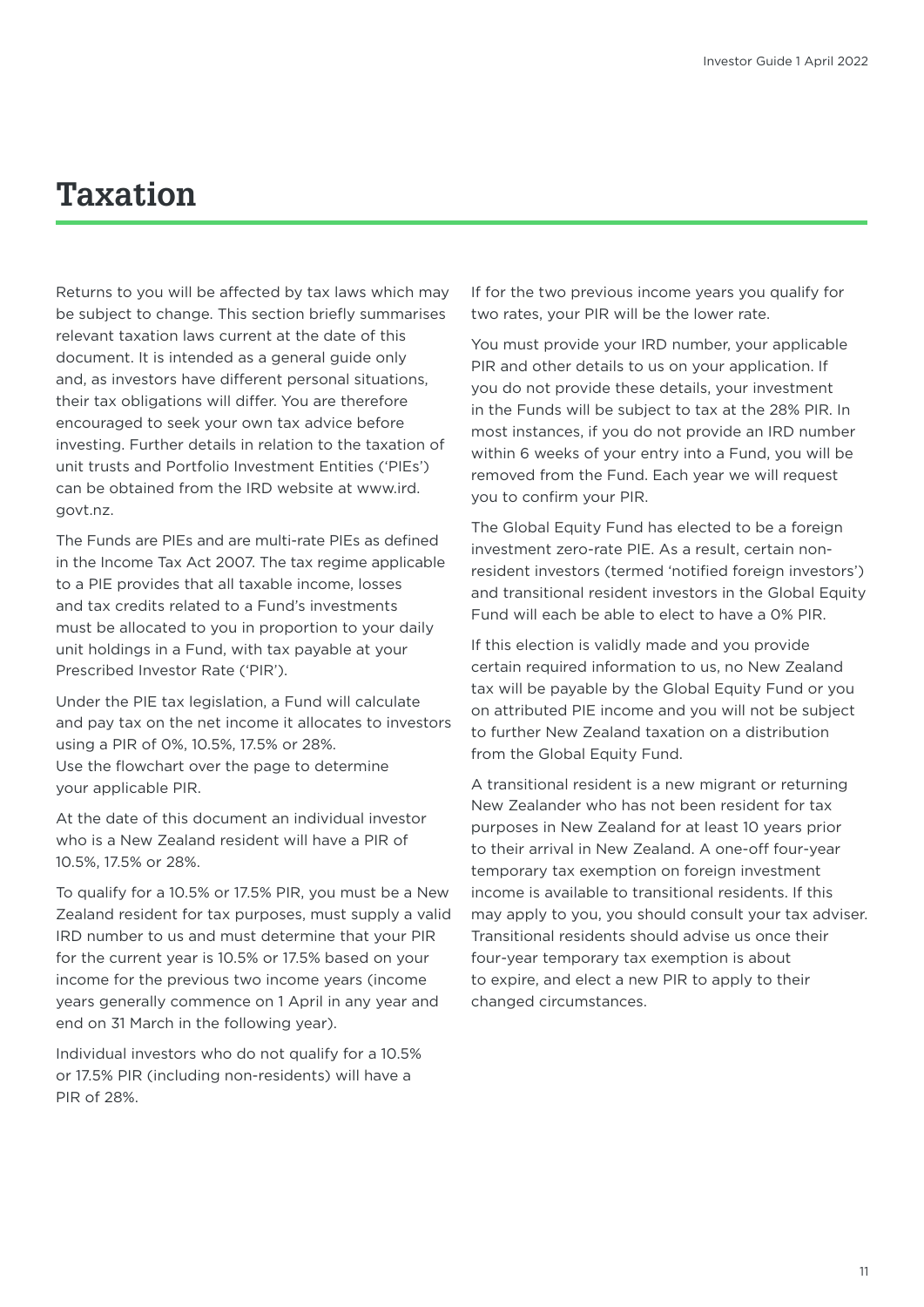# **Taxation**

In order for a non-New Zealand resident to qualify for the 0% PIR as a notified foreign investor (as defined in the Income Tax Act 2007), you must provide us with details of your:

- date of birth:
- **•** home address in your country or territory of residence;
- **country code as prescribed by the Commissioner** of Inland Revenue for your country or territory of residence;
- your tax file number in your country or territory of residence, or a declaration that you are unable to provide this number; and
- **your New Zealand IRD number, if applicable.**

An election to be treated as a notified foreign investor cannot be made by a controlled foreign company, a non-portfolio foreign investment fund, or a non-resident trustee of a trust other than a foreign trust. You should seek your own tax advice if you consider you may be one of these entities.

The IRD can require us to disregard a notified foreign investor election if it considers the election to be incorrect. In these circumstances, your investment in the Global Equity Fund will be subject to tax at the 28% PIR.

Tax losses or tax credits allocated to the Global Equity Fund are not available to notified foreign investors and transitional resident investors with a 0% PIR.

The tax payable by a Fund on the net income allocated to you for any given period will depend on the net income allocated to you for that period and your PIR. We will deduct your allocation of tax on any withdrawal you make and any further tax payable by you annually by cancelling the corresponding number of units.

If there are excess tax credits for a period, or a Fund has a loss rather than net income for a period, a Fund should receive a tax credit and will be able to issue additional units to investors on account of that credit.

If you make a full withdrawal from a Fund, any tax liability on a Fund's net income attributable to your investment will be deducted from the balance withdrawn or transferred. A partial withdrawal will be deemed to be a full withdrawal if the units left are insufficient in value to cover the accrued tax liability, and an amount will be deducted (by cancelling some of your units) on account of the accrued tax liability. We will deduct the tax on the net income attributed to the remaining investors during April each year, also by cancelling units.

A switch between Funds is regarded as a withdrawal from one Fund and an acquisition of a new investment in another Fund. Where you provide an investment direction to us or the Supervisor to switch all of your investment in a Fund, we will calculate any tax at the time of the switch and will deduct any tax payable from, or add any refund to, the amount that is switched between Funds.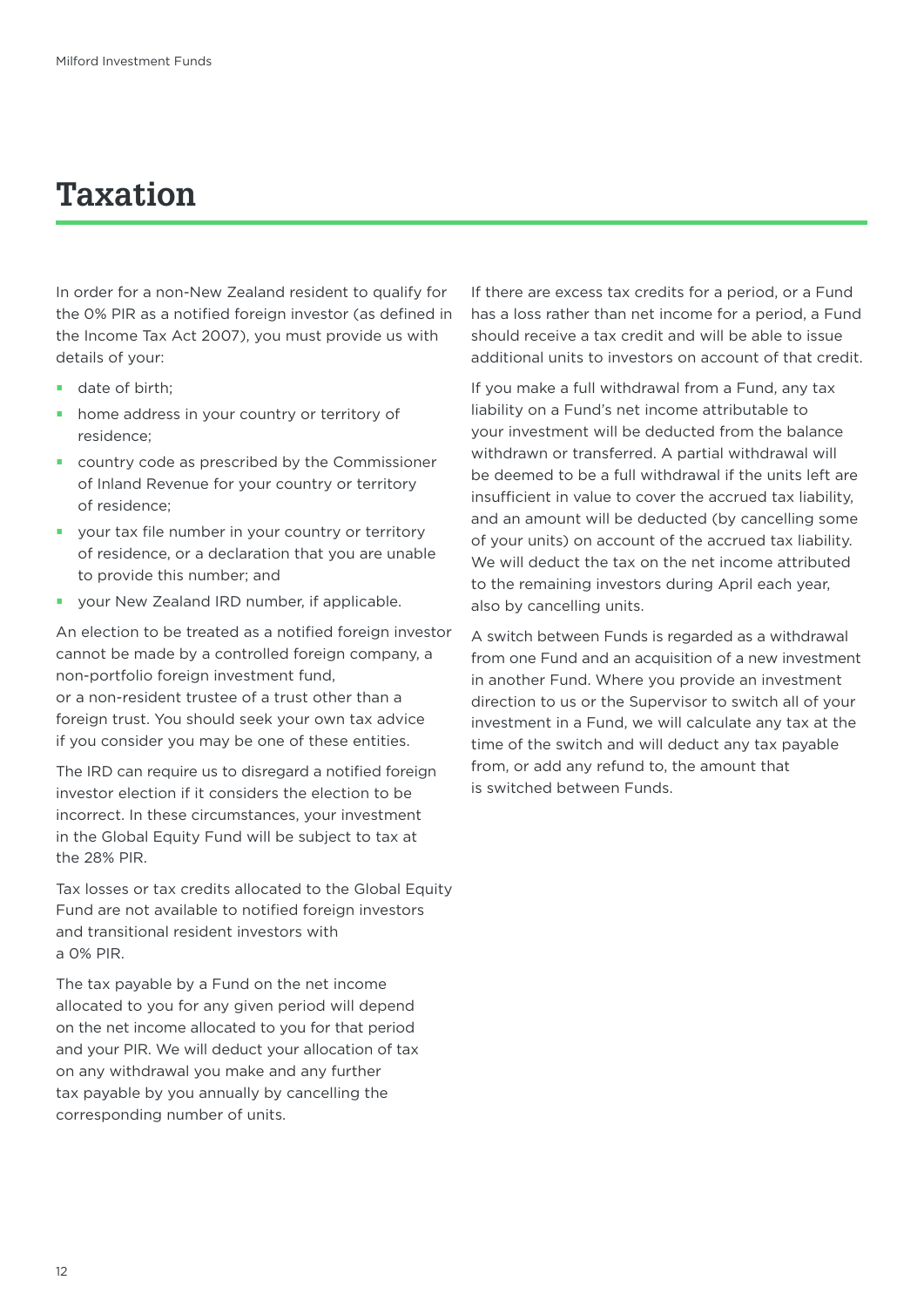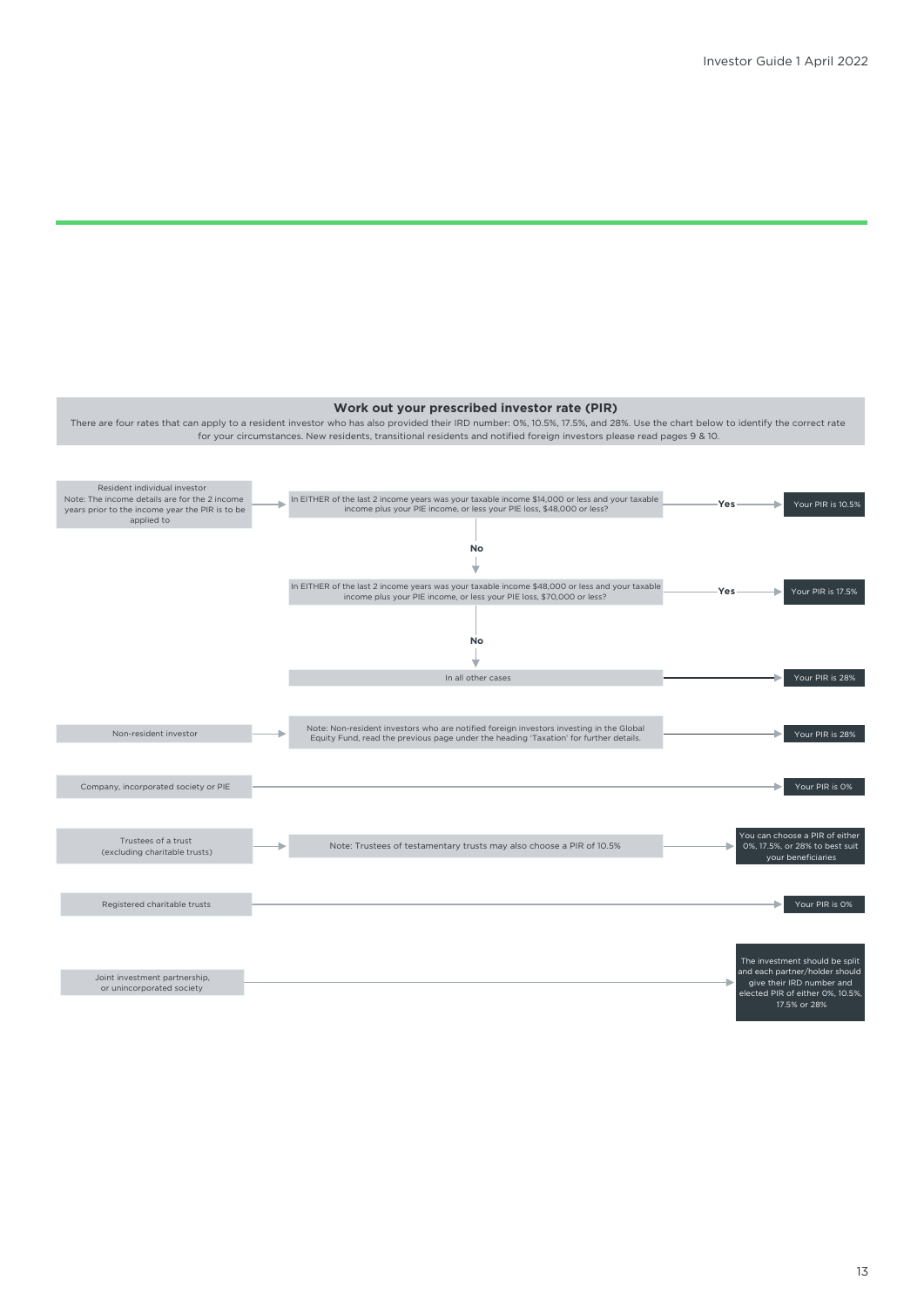# **Taxation**

Where you provide an investment direction to switch only some (and not all) of your investment in a Fund, no tax will be deducted or refunded at that time unless the units left are insufficient in value to cover the accrued tax liability (in which event an amount will be deducted by cancelling some of your units on account of the accrued tax liability).

Distributions to you are not separately taxable, nor is there a tax liability on the redemption of units in a Fund, even where you receive an amount in excess of the original cost of the units. However, a withdrawal may trigger an obligation for the Fund to pay tax in relation to your interest up to the date of withdrawal.

If you have provided us with the correct PIR, the tax paid on income allocated to you by a Fund will be a final tax. Your allocated PIE income will be included in your end of year tax assessment. You must notify us if your PIR changes or if you cease to be a New Zealand resident. If you don't, you will be personally liable to pay any resulting tax shortfall and will generally be required to file a tax return. If you advise us of a PIR that is lower than your correct PIR you will be required to pay any tax shortfall as part of the income tax year-end process.

If the rate applied to your PIE income is higher than your correct PIR any tax over-withheld will be used to reduce any income tax liability you may have for the tax year and any remaining amount will be refunded to you. For most investors, this refund process will occur automatically through the IRD's income tax year-end process.

The IRD can instruct us to apply a different PIR to the one notified by you. We will comply with any such instruction from the IRD, subject to a later contrary notification from you (to the extent permitted by law).

For more information on PIRs please refer to the IRD website at www.ird.govt.nz/pir.

Generally, gains or losses made by a Fund on the sale of equities will not be taxable or deductible.

Funds will pay tax on any dividends received from equities in New Zealand resident companies and Australian resident listed companies.

Foreign equities (other than equities in Australian resident listed companies) will generally be taxed under the foreign investment fund rules using the Fair Dividend Rate ('FDR') method. The Funds will be taxed on 5% of the market value of such global equities calculated on a daily basis. Any gains or losses and dividends or distributions from foreign equities taxed under the FDR method are not separately taxable.

Foreign equities offering quaranteed or fixed rate returns will be taxed under the comparative value method (i.e. annual change in market value plus distributions).

Taxation legislation and rates of tax change. You should always seek independent professional tax advice on your own personal circumstances.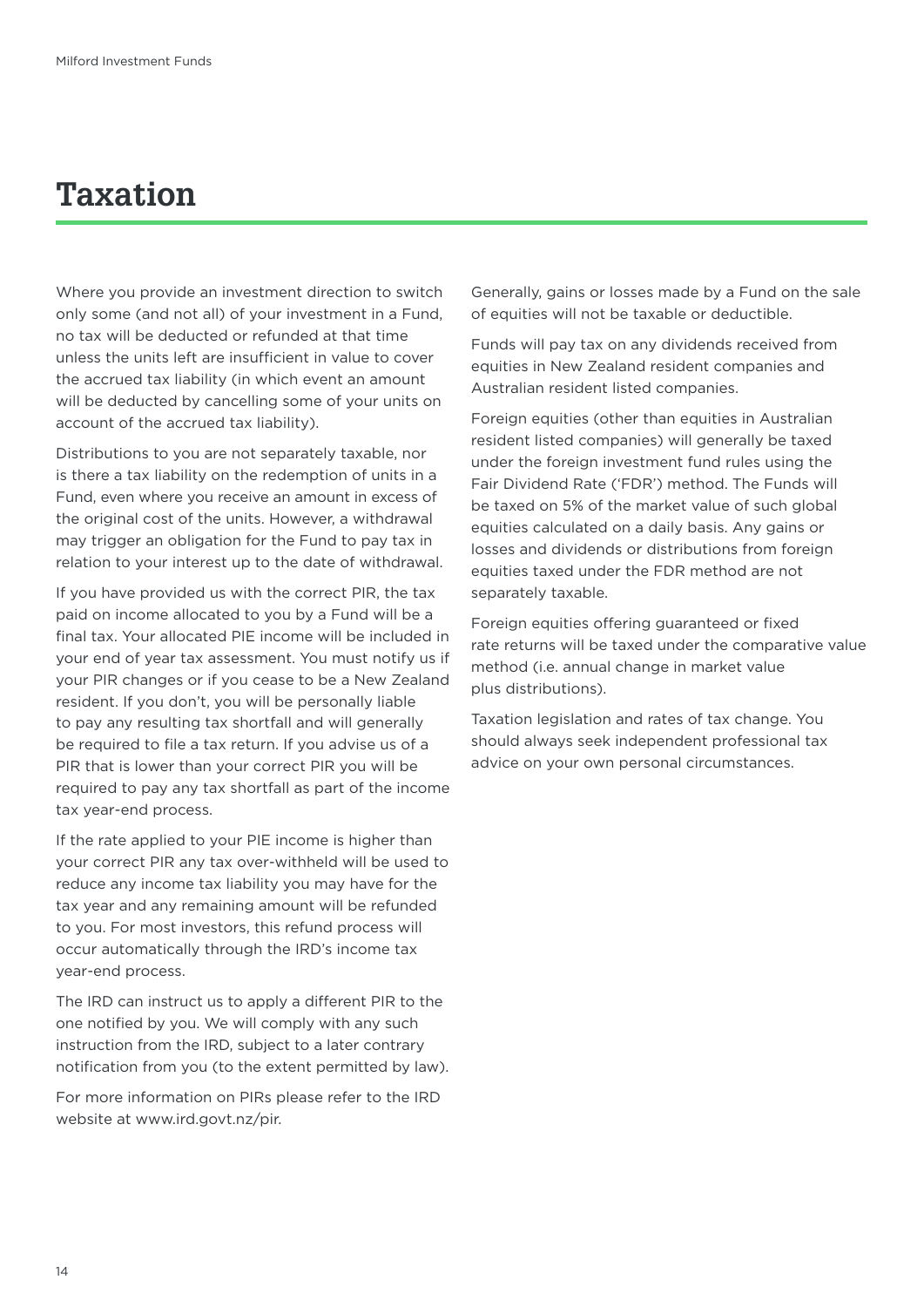# **PIE Tax Rules**

The PIE tax rules in the Income Tax Act 2007 determine the tax treatment of all income and expenses of the Funds.

Generally, assets are taxed as described below. The Funds may be invested in some or all of these assets:

| Asset                                                                                                | Tax payable on capital<br>gains/losses | Tax payable on dividends<br>and interest | Tax payable on deemed 5%<br>return, per 'Fair Dividend<br>Rate' method |
|------------------------------------------------------------------------------------------------------|----------------------------------------|------------------------------------------|------------------------------------------------------------------------|
| New Zealand equities                                                                                 | <b>No</b>                              | Yes                                      | No.                                                                    |
| Australian listed equities                                                                           | <b>No</b>                              | <b>Yes</b>                               | No.                                                                    |
| Global equities (including<br>Australian non-listed equities)                                        | <b>No</b>                              | <b>No</b>                                | Yes                                                                    |
| Cash and cash equivalents,<br>fixed interest, currency<br>hedges* and other financial<br>instruments | Yes                                    | Yes                                      | No.                                                                    |

\* In some circumstances currency hedges will be taxed on a deemed 5% return.

# **Liabilities incurred by investors**

Other than in respect of:

- the payment of contributions in accordance with the Trust Deed and the relevant regulatory and legislative requirements;
- **•** any tax liability that you incur personally as a result of advising the wrong PIR, an invalid IRD number, or failing to advise us when your PIR changes; and
- **•** any tax liability attributed to you over and above the amount in your investor account

you will not, by reason solely of being an investor or by reason of the relationship created with the Supervisor or us, incur any liabilities (including contingent liabilities) in relation to the Funds.

# **Goods and Services Tax**

All fees, including the per annum capped management fee paid to us and any performance fees are stated on a GST inclusive basis. Please note that any change in tax legislation and/or policy may mean that the way in which GST is applied to any of the fees referred to in this document may need to change, meaning the fee may need to change.